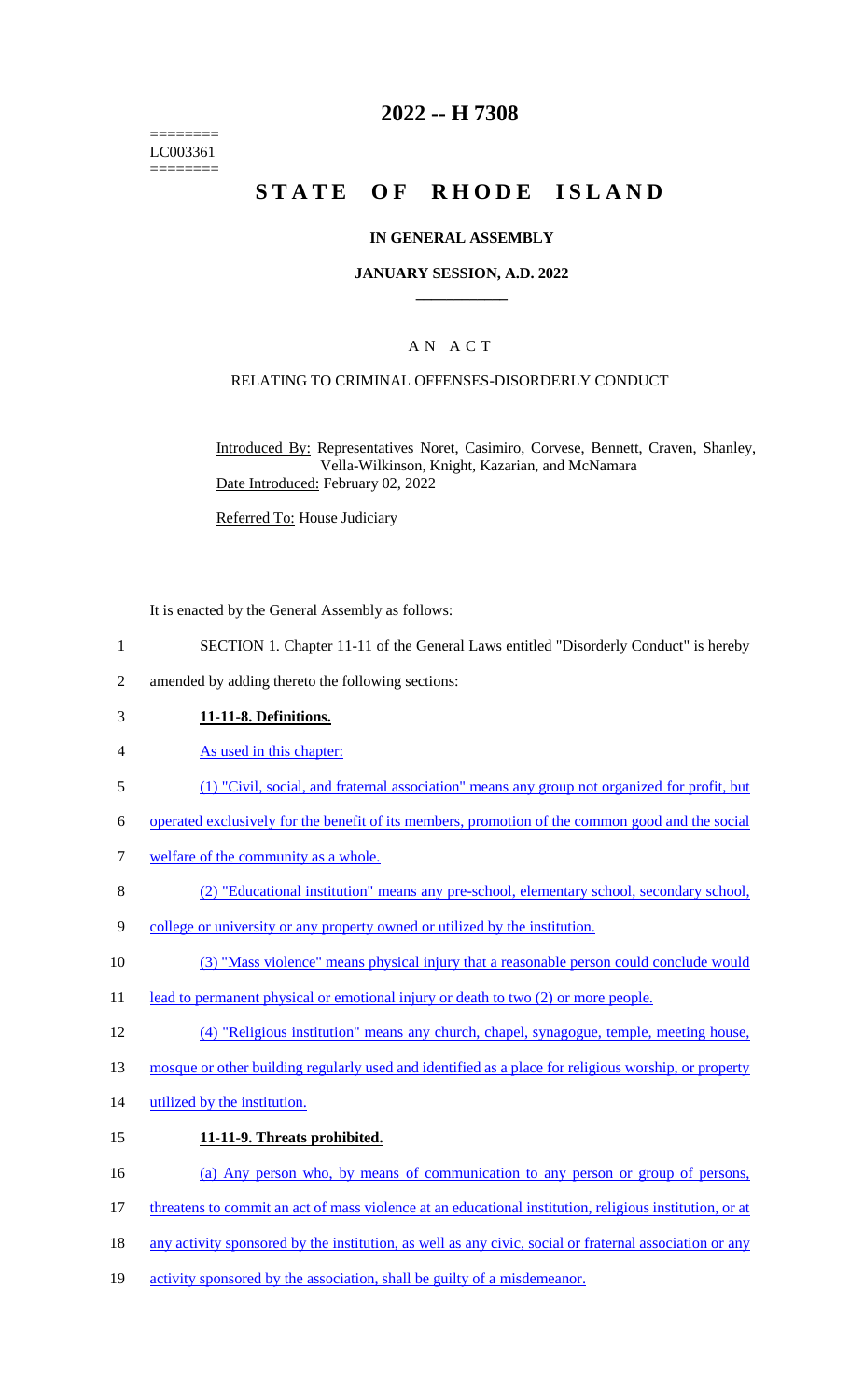- (b) Any person convicted of violating subsection (a) of this section may be punished by a term of imprisonment of up to one year, and/or ordered to pay restitution, costs and consequential damages resulting from the disruption of the normal activity that would have occurred on the premises but for the threat.
- 

# **11-11-10. False reports prohibited.**

- (a) Any person who, by means of communication to any person or groups of persons,
- makes a report, knowing or having reason to know the report is false, that an act of mass violence
- is going to occur at an educational or religious institution, civic, social or fraternal association or at
- any activity sponsored by the institution or association, shall be guilty of a misdemeanor.
- (b) Any person convicted of violating subsection (a) of this section may be punished by a
- 11 term of imprisonment of up to one year, and/or ordered to pay restitution, costs and consequential
- damages resulting from the disruption of the normal activity that would have occurred on the
- 13 premises but for the false report.

## **11-11-11. Bail and pretrial release.**

- (a) In all cases in which a defendant is charged with communication of a threat or false
- 16 report as defined in §§ 11-11-8 through 11-11-10, the court shall direct the department of probation
- 17 to provide a report about the defendant outlining his or her criminal history, community ties, work
- history, psychological history, if available, and any other relevant information the court may
- 19 consider in setting conditions of release.
- (b) Upon a determination that immediate release would pose a danger to the community or
- 21 injury to any person, including the defendant, the court may order the defendant remain in custody
- for a reasonable period of time, but in no event longer than forty-eight (48) hours, until reasonable
- release conditions, that would keep the community safe, are imposed. The court may impose any
- 24 reasonable conditions including, but not limited to:
- (1) A no trespass order for any educational or religious institution;
- 26 (2) A mental health assessment; and
- (3) Substance abuse counseling.
- SECTION 2. This act shall take effect upon passage.

======== LC003361 ========